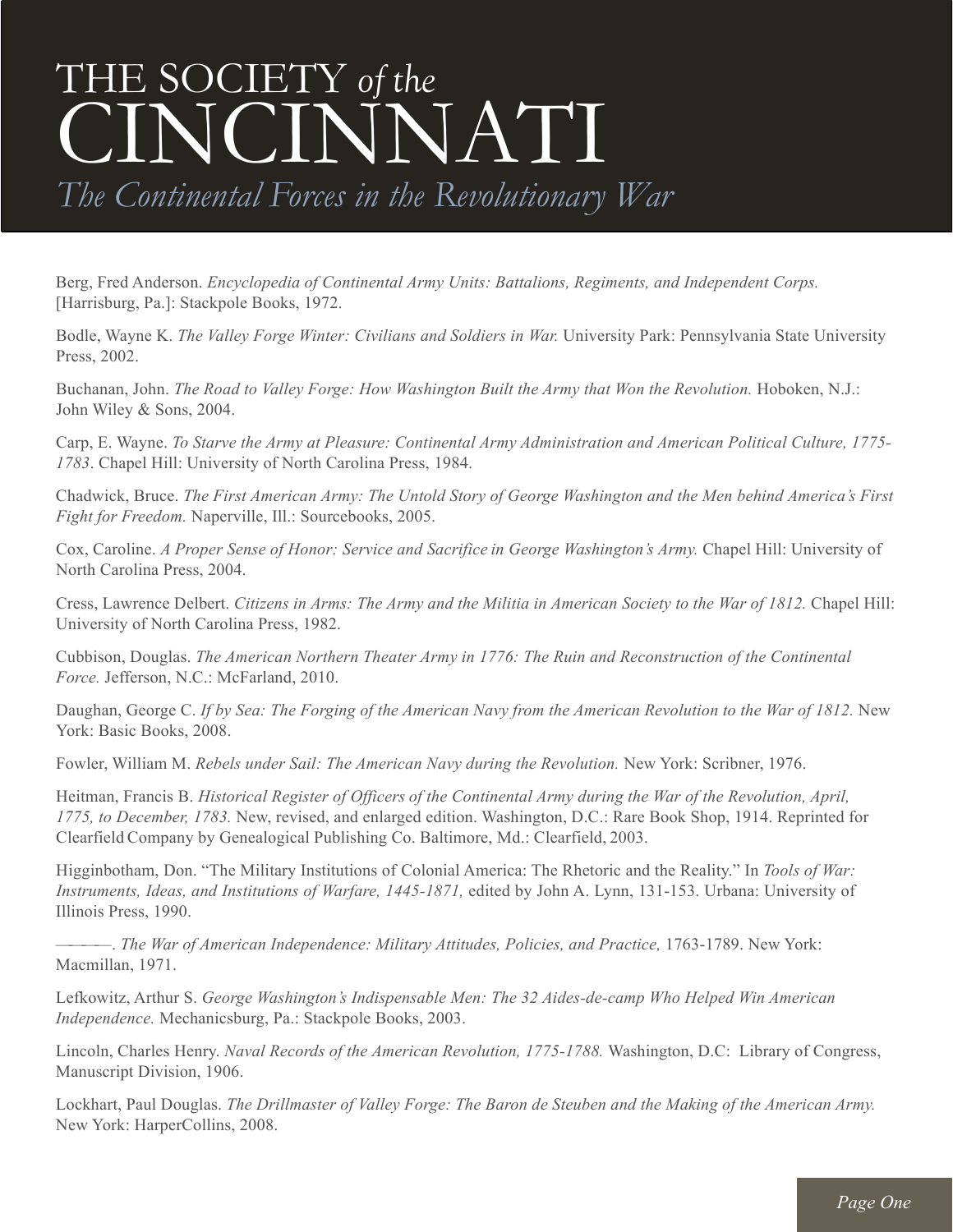Martin, James Kirby, and Mark Edward Lender. *A Respectable Army: The Military Origins of the Republic, 1763-1789.* Arlington Heights, Ill.: H. Davidson, 1982.

Mayer, Holly A. *Belonging to the Army: Camp Followers and Community during the American Revolution.* Columbia: University of South Carolina Press, 1996.

McGrath, Tim. *Give Me a Fast Ship: The Continental Navy and America's Revolution at Sea.* New York: NAL Caliber, 2014.

Miller, Nathan. *Sea of Glory: The Continental Navy Fights for Independence, 1775-1783.* New York: D. McKay, 1974.

Mitchell, Joseph B. *Discipline and Bayonets: The Armies and Leaders in the War of the American Revolution.* New York: Putnam, 1967.

Montross, Lynn. *Rag, Tag, and Bobtail: The Story of the Continental Army, 1775-1783.* New York: Harper, 1952.

Neagles, James C., comp. *Summer Soldiers: A Survey & Index of Revolutionary War Courts-Martial.* Salt Lake City, Utah: Ancestry, 1986.

Nelson, James L. *Benedict Arnold's Navy: The Ragtag Fleet that Lost the Battle of Lake Champlain but Won the American Revolution.* Camden, Maine: International Marine/McGraw-Hill, 2006.

————. *George Washington's Secret Navy: How the American Revolution Went to Sea.* New York: McGraw-Hill, 2008.

Paullin, Charles Oscar. *The Navy of the American Revolution: Its Administration, Its Policy, and Its Achievements.* New York: Haskell House, 1971.

Peterson, Harold Leslie, Mark Zlatich, and Peter Copeland. *The Book of the Continental Soldier: Being a Compleat Account of the Uniforms, Weapons, and Equipment with which He Lived and Fought.* [New York]: Promontory Press, 1975.

Piecuch, Jim, ed. *Cavalry of the American Revolution.* Yardley, Pa.: Westholme, 2012.

Resch, John Phillips, and Walter L. Sargent, eds. *War & Society in the American Revolution: Mobilization and Home Fronts.* Dekalb: Northern Illinois University Press, 2007.

Risch, Erna. *Supplying Washington's Army.* Washington, D.C.: Center of Military History, United States Army, 1981.

Ruddiman, John A. "'A Record in the Hands of Thousands': Power and Negotiation in the Orderly Books of the Continental Army." *William and Mary Quarterly* 67, no 4 (October 2010): 747-774.

————. *Becoming Men of Some Consequence: Youth and Military Service in the Revolutionary War.* Charlottesville: University of Virginia Press, 2014.

Troiani, Don, and James L. Kochan. *Don Troiani's Soldiers of the American Revolution.* Mechanicsburg, Pa.: Stackpole Books, 2007.

————. *Insignia of Independence: Military Buttons, Accoutrement Plates & Gorgets of the American Revolution.* Gettysburg, Pa.: Thomas Publications, 2012.